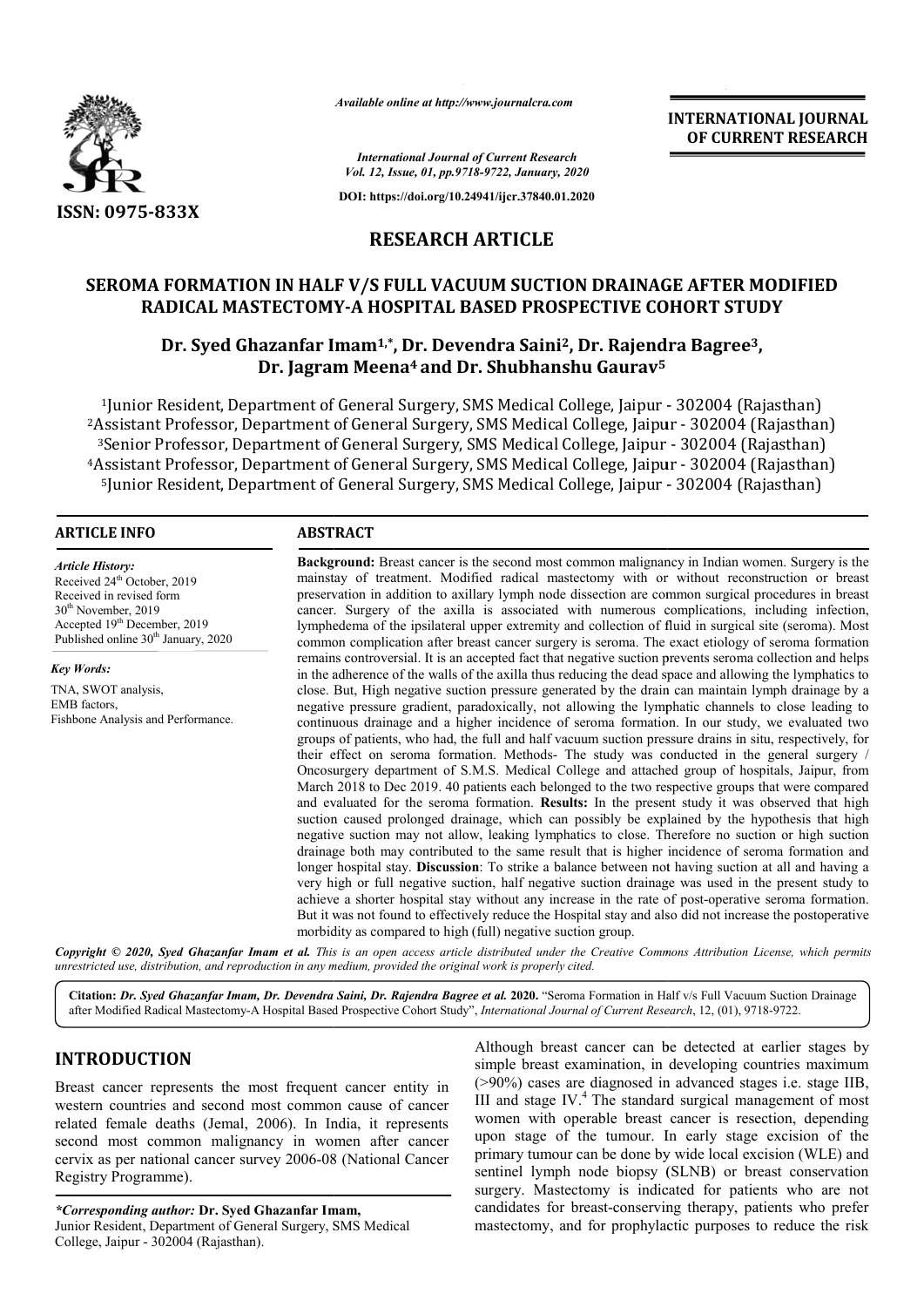of breast cancer.Total mastectomy and sentinel lymph node biopsy (SLNB) or axillary lymph node dissection (ALND) is considered to achieve loco-regional control, staging and accurate prognostication. Complications after mastectomy include seroma, wound infection, skin flap necrosis, chest wall pain, phantom breast syndrome, and arm morbidity.Seroma is a collection of serous fluid in the dead space of postmastectomy skin flap, axilla or breast following modified radical mastectomy (MRM) or breast conserving surgery (BCS) and is the commonest early sequel (Kumar, 1995). However, there is inconsistency in the definition of seroma across published works. This presumed complication, albeit usually of minor consequence, may prolong recovery, length of hospital stay and over stretch health budget. The reported incidence of seroma formation varies widely. There are several factors implicated in seroma formation like the extent of lymph node clearance, number of positive nodes, the use of postoperative radiation and whether intraoperative lymphatic channel ligation was done or not, but opinion differs as to their individual role in its pathogenesis (Akinci, 2009; Kuroi, 2006).

The main pathophysiology of seroma is still poorly understood and remains controversial. The optimal ways to reduce the incidence of seroma formation are unknown. Seromas of the axillary space can lead to significant morbidity and delay in the initiation of adjuvant therapy. Various techniques and their modifications have been practiced and published in literature, but there seems to be no consensus. In our study we have evaluated that whether or not the Half v/s Full Vacuum Suction Drainage, reduces seroma formation in patients undergoing MRM.

## **MATERIALS AND METHODS**

This prospective randomized control study was conducted in the upgraded department of general surgery of SMS Medical College and attached group of Hospital, Jaipur, for duration of June 2018 to December 2019. Eighty FNAC proven cases of locally invasive breast cancer (clinically staged according to the AJCC 7th edition) following complete routine and metabolic work up underwent standard MRM as treatment for ca breast. These Eighty cases were divided into two groups randomly by block randomization based on the type of suction used postoperatively. Group A had full suction and group B used half vacuum suction. [Group A: 100 mm Hg pressure; Group B: 50 mm Hg pressure]. The operative procedure (using standardized technique with electrocautery) was performed by the same surgical team in both groups and other surgical team of department of general surgery and Oncosurgery.

Axillary dissection was done up to level-III in all these cases. Two silicon tube drains (16 Fr) were inserted in all the patients post operatively. Both the drains were connected to a single 600 ml suction bottle (Romovac). In-group A  $(n = 40)$ , drainage was performed using complete vacuum negative suction (100mm of Hg) and in-group B ( $n = 40$ ) on first postoperative day using full vacuum negative suction, thereafter with half vacuum suction drainage (50mm of Hg). The mean duration of Hospital stay was 3 days in both group. All Patient Discharged with Drain after patient was trained to monitor 24 hrs Drain output which was then followed by me. The data were collected by pre-structured pre-tested Performa. The total drain output was measured and recorded daily in both the groups; mean drain output of three days were considered for calculation.

Drains were removed when the output was less than 10 ml in 24 hrs. The mean total drain output was measured in each group and compared. The mean hospital stay in both the groups was calculated and compared. The associated morbidity in the form of seroma formation, flap necrosis and wound infection during the postoperative period were recorded and compared in both the groups. Data was analyzed by Microsoft excel and statistical software SPSS. The frequency distribution, figures, proportions, measures of central tendency and appropriate statistical test were done. p-value <0.05 will be considered as significant.

## **RESULTS**

A total of 80 patients were included in the study and were divided into two parallel cohorts. It was observed that 19 (23.75%) of the total had developed seroma after MRM. Most patients that developed seroma belonged to 33-79 years of age, (mean-  $60.31 \pm 15.23$  years). The seroma formation showed positive correlation with tumor size, 8 out of 19 patients who had developed seroma, had tumor size of 5 cms or more (p value- 0.0401) (Table.1). Likewise, coming to the magnitude of surgery and tissue dissection, 13/19(68.42) patients had more than 12 nodes resected during the surgery and showed highly positive association with the post-surgery seroma formation (p value<0.0001) (Figure. 1). Another interesting association was seen with the status of surgical wound infection and skin necrosis which was seen in 4/19 (21.05%) patientsafter the surgery, both the factors showed a highly positive association as a predictive factor for seroma formation (p value -0.0024). The total hospital stay (mean  $3.57\pm0.90$ days), did increase in patients with seroma formation, again showing a positive association with p value <0.0002 (Table.2). Additionally, duration for which the drainage was done and total drain output both had a positive association with seroma formation with p value<0.0001.

Seroma formation as a function of "type of suction drain" placed in situ, was assessed in our study. Out of the total of 19 patients that showed seroma formation, 10 (52.63%) had a full suction drain in situ while 9 (47.37%) had half suction drain, the cohort with half suction v/s full suction, did not show any significant association (p value-0.1665) as was also seen with the duration for which the drainage was done in both the cohorts (p value-0.1509), in developing seroma formation. The type of drain showed no statistical significance with other factors like age of patient, number of nodes resected, status of surgical wound or stay of duration in the hospital. However, there was a positive co-relation between the drain output in ml for each type of suction drain, which was an average of 910 ml for half suction and 1056 ml for full suction drain respectively (pvalue< 0.0231) (Table. 3). Type of drain output as a function of positive lymph nodes and tumor size has also shown positive statistical correlation. On the basis of Neo-adjuvant chemotherapy status (NACT), the cohorts were assessed. Number of patients who received with NACT were 35 with Average number of NACT cycles being 4.085±1.57. Of which 23(65.71%) had half suction drain and 12(34.29%) had full suction drain respectively showing a significant statistical correlation (pvalue-0.0137) (Table.4). Drain duration (p value-0.0014) and drain output (0.0031) also had a positive association with NACT, irrespective of the type of suction.Out of the total 35 patients who received NACT, 16 (45.71%), developed seroma showing highly significant statistical association (pvalue  $0.0001$ ). 14/35(40%) patients who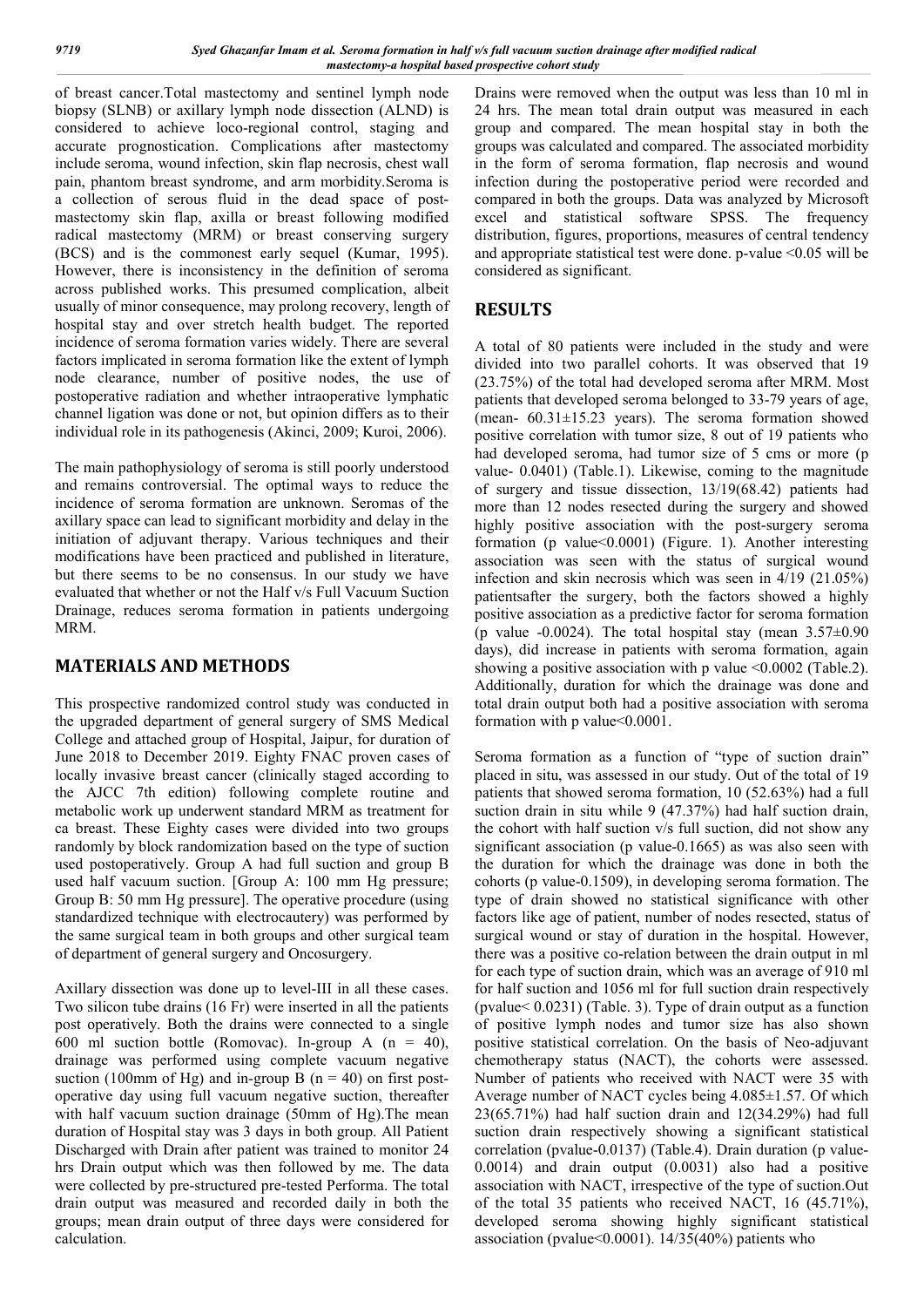#### **Table 1. Tumor size related parameters amongst the two groups**

| ategory             | Half suction | Full suction  | P value      |  |
|---------------------|--------------|---------------|--------------|--|
| Tumor Size (in cms) |              |               |              |  |
| $\dot{5}$ and above | $20(50\%)$   | $11(27.50\%)$ | 0.0401       |  |
| 4 or less           | $20(50\%)$   | 29 (72.50%)   | Significant) |  |

\*-Chi Square test, Chi-Squared -4.213

#### **Table 2. Seroma status and duration of hospital stay**

| Category                | Seroma Present | Seroma Absent | P value       |  |  |
|-------------------------|----------------|---------------|---------------|--|--|
| Hospital stay (in days) |                |               |               |  |  |
| $Mean \pm S.D.$         | $3.57\pm$      | $2.73 \pm$    | 0.0002        |  |  |
|                         | 0.90           | 0.68          | (Significant) |  |  |
| Range                   | $2 - 5$        | $2 - 5$       |               |  |  |
| Median                  |                |               |               |  |  |

\*-Mann Whitney's U test, U test – 285.5

#### **Table 3. Drain output and seroma status**

| Category             | Half suction | Full suction  | P value       |  |  |
|----------------------|--------------|---------------|---------------|--|--|
| Drain output (in ml) |              |               |               |  |  |
| $Mean\pm$            | $910\pm$     | $1056.25 \pm$ | 0.0231        |  |  |
| S.D.                 | 299.14       | 351.76        | (Significant) |  |  |
| Median               | 900          | 1025          |               |  |  |

\*-Mann Whitney's U test, U – 565

#### **Table 4. Type of suction and status of NACT in the study population**

| Type of suction     | <b>NACT</b> Present | NACT Absent | P value       |
|---------------------|---------------------|-------------|---------------|
| Half Suction        | 23 (65.71%)         | 17(37.77%)  | 0.0137        |
| <b>Full Suction</b> | 12(34.29%)          | 28 (62.23%) | (Significant) |
| Total               | 35                  | 45          |               |

\*-Chi Square test, Chi Squared - 6.071

#### **Table 5. Comparison of Baseline parameters amongst patients with/without chemotherapy**

| Category    | <b>NACT</b> Present | <b>NACT</b> Absent | P value       |
|-------------|---------------------|--------------------|---------------|
|             | Lymph node resected |                    |               |
| Mean±       | $14.05\pm$          | $8.51 \pm$         | < 0.0001      |
| S.D.        | 6.87                | 4.89               | (Significant) |
| Range       | $4 - 26$            | $3 - 25$           |               |
| Median      | 12                  |                    |               |
|             | Tumor Size          |                    |               |
| 5 and above | 30 (85.71%)         | $1(2.22\%)$        | < 0.0001      |
| 4 or less   | 5(14.29%)           | 44 (97.78%)        | (Significant) |
|             |                     |                    |               |

**Table. 6. Hormone receptor status and seroma patients**

| Category | Seroma Present | Seroma Absent  | P value       |
|----------|----------------|----------------|---------------|
|          |                | ER/PR status   |               |
| Positive | 10(52.63%)     | 54 (88.52%)    | 0.0007        |
| Negative | 9(47.37%)      | $7(11.48\%)$   | (Significant) |
|          |                | HER2Neu status |               |
| Positive | 6(31.57%)      | $7(11.48\%)$   | 0.0394        |
|          |                |                | (Significant) |

received NACT were positive for HER 2Neu (pvalue-0.0066), while there was no relation derived from the patient's ER/PR status. Patient who required NACT had a mean age of  $54.82 \pm 13.95$  years (pvalue-0.0355), had a tumor size of 5cms and more (pvalue< $0.0001$ ), and had a mean of  $14.05\pm6.87$ (pvalue<0.0001) Lymph nodes resected during surgery (Table 5). Total duration of hospital stay however did not show any significant association in the patients on NACT. Interestingly, the seroma formation did show a positive association in patients with positive ER/PR and HER 2 Neu status with p value of 0.0007 and 0.0394 respectively (Table.6).

The average BMI for patients with seroma was much higher in patients with seroma absent  $(p<0.0001)$ .

#### **DISCUSSION**

The incidence of seroma formation varies quite remarkably from 8-85% , a median rate of 20% often being quoted. Seroma may lead to delayed wound healing and infection. Besides the economic loss due to prolonged hospital stay and delay in rehabilitation (Funnell, 1992). Reasons that may account for the occurrence of seroma include a large operative field, division of lymphatic channels, the loose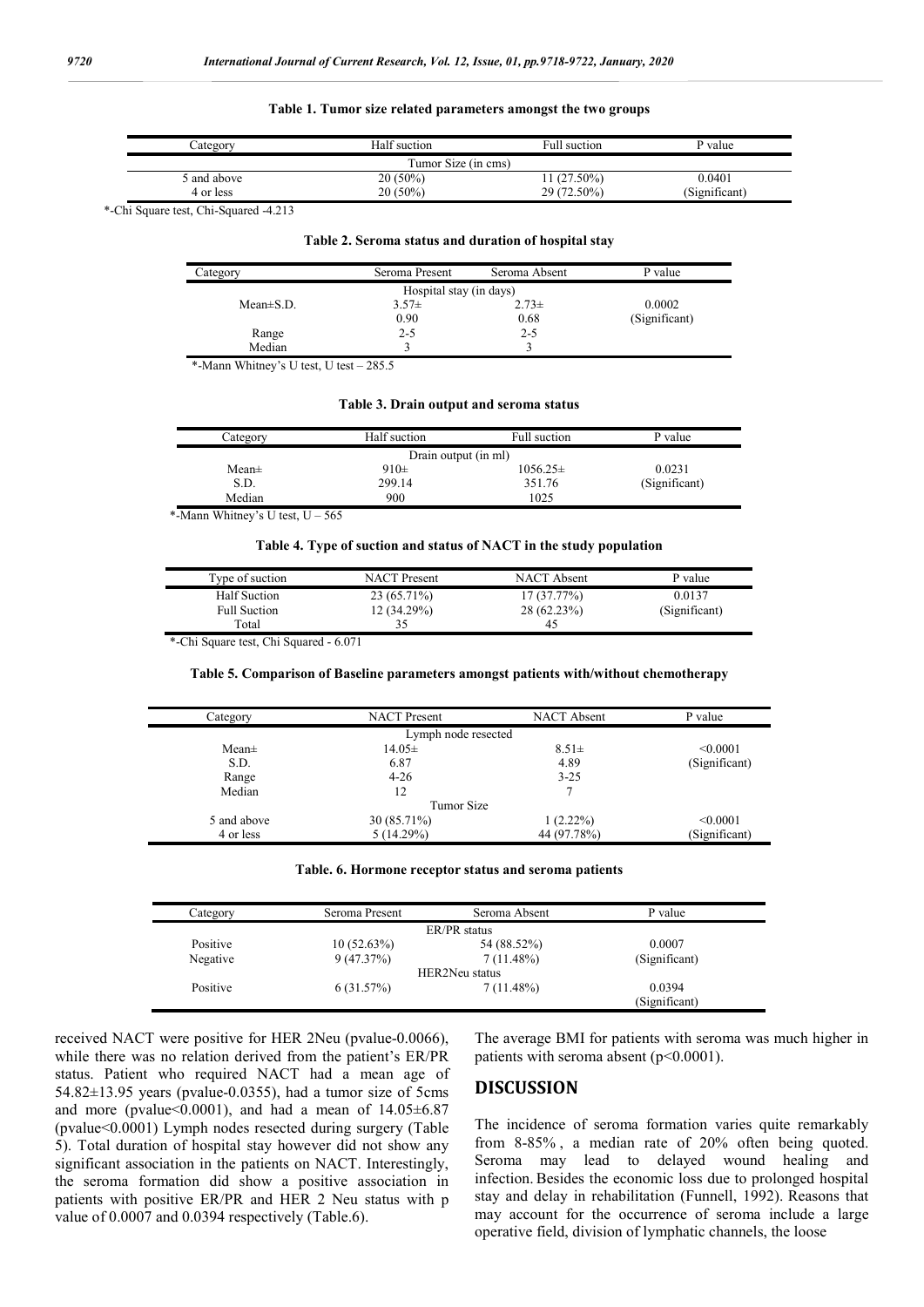

**Figure 1. Seroma formation and lymph node resection**



**Figure 2. BMI and Seroma status**

axillary skin hollow that follows surgical resection and the highly mobile, dependent nature of the area (Hoefer *et al*., 1990). Seroma is often encountered for no obvious reason and without prodromal warning. As for the age co-relation, which is spread across the wide range in our study, the only logical reason could be a decrease in elastic properties of the overlying skin flaps and less rapidity in re-draping to fill up the resultant space from surgical extirpation may be another possible factor. Similar findings have also been reported by Kumar *et al.* (1995) As for the extent of surgery which is directly related to the tumor size and positive axillary lymph no nodes, It is logical to suspect that the larger the magnitude of the surgery, particularly when axillary lymphatics are disturbed, the greater the likelihood of seroma formation. This hypothesis is, well supported by the present set of data.

Another inference is that seroma formation is a manifestation of an imbalance between fluid resorption and excessive production and the exposure of raw area to a relatively less pressurized dead as pathophysiological factors besides thermal trauma during surgery, techniques of obliteration of dead space, therefore seem to be advantageous. It has been seen that patients undergoing MRM have a significant increased incidence of seroma formation when compared to those who have breast conservation surgery (Dalberg, 2004 , 2004). Preservation or removal of the pectoral fascia has no effect on the incidence of seroma. It has also been observed that immediate breast reconstruction following MRM decreases seroma formation when compared to a delayed procedure (Woodworth, 2000), as have been seen in studies by chilson *et al*. (1992) and convey et al<sup>12</sup>who showed that employing immediate breast reconstruction with prosthesis to reduce the breast pocket could prove helpful in reducing seroma formation.

of removed lymph nodes probably does not influence seroma of removed lymph nodes probably does not influence seroma<br>formation (Somers *et al.*, 1992). A randomized controlled trial by Purushotham *et al*. (2005) demonstrated that sentinel lymph node biopsy is associated with significantly less seroma formation than that of conventional axillary dissection. Another point of significance is, associated outcomes of prolonged drainage, like risk of infection/tissue necrosis and prolonged hospital stay can further impact treatment by delaying adjuvant therapy. The use of drains after surgery for breast cancer is probably the most investigated and at the same time most controversial of all the techniques aimed at preventing or reducing the incidence of seroma formation. A drain is used routinely after breast cancer surgery with the understanding that it will reduce or prevent seroma accumulation. The influence of negative pressure causing skin flap opposition to the chest wall may facilitate wound healing reduce the incidence of wound infection, wound dehiscence or flap necrosis and prevent seroma formation (Gupta et al., 2001). There are however, controversies correlating to the optimal suction pressure, number of drains, duration of drainage or in fact whether the drain should be used at all following breast cancer surgery (Barwell et al., 1998). Conversely to what we have observed in our study, the number formation than that of conventional axillary dissection.<br>Another point of significance is, associated outcomes of<br>prolonged hospital stay can further impact treatment by<br>delaying adjuvant therapy. The use of drains after s . There are however, controversies correlating to al suction pressure, number of drains, duration ge or in fact whether the drain should be used at ving breast cancer surgery (Barwell *et al.*, 1998).

when we have been conversely to what we have been conversely to what we have been conversely to the conversel of the second of the second of the second of the second of the second of the second of the second of the second Petrek *et al*. (1992) randomized 65 patients undergoing axillary dissection or MRM for stage I (or) II carcinoma into one or four suction drains into the axilla and found out, The use of multiple drains in the axilla also conferred no advantage Petrek *et al.* (1992) randomized 65 patients undergoing axillary dissection or MRM for stage I (or) II carcinoma into one or four suction drains into the axilla and found out, The use of multiple drains in the axilla also compared with single drain. Likewise, Dalberg *et al*. <sup>9</sup> in a large multi-centre Swedish randomized trial showed that even the duration of drainage of wound also did not affect the seroma formation. Zavotsky *et al*. (1998) also showed the similar findings that suction drainage had no significant affect on the seroma formation, which is in consensus with our findings. Studies comparing the intensity of negative drain suction have shown mixed results. In a study of 46 patients who underwent mastectomy, randomized between high vacuum drain and low vacuum drain, seroma drainage and postoperative hospital stay was longer in the low vacuum system group than that in the high vacuum system possibly because the high vacuum drain led to more efficient flap approximation to the chest wall (Britton *et al*., 1979). In contrast, van Heurn and Brink Heurn, 1995) found that the mean volume evacuated was significantly lower from a low vacuum system, which lead to Heurn, 1995) found that the mean volume evacuated was significantly lower from a low vacuum system, which lead to early drain removal in 76 patients who underwent axillary dissection with breast-conserving surgery. Bonnema et *al*. 21compared high versus low vacuum drainage, in 141 patients undergoing modified radical mastectomy, lumpectomy with axillary dissection or axillary dissection alone. No significant difference was observed in the volume of axillary fluid produced, drainage duration. Neoadjuvant chemotherapy was developed as a new approach against breast cancer that involves less dissection to achieve better clinical outcomes and patients with metastatic tumors most frequently receive NACT compared to other subgroups. Studies have shown that NACT does convert mastectomy patients to candidates for BCS and reduces the number of dissected lymph nodes (Uyan et al., 2016). However, patient preference plays an important role in surgical modality, particularly in the elderly subgroups where MRM is preferred. It has been shown in animal models that NACT administration reduces local inflammatory reaction, surgical modality, particularly in the elderly subgroups where<br>MRM is preferred. It has been shown in animal models that<br>NACT administration reduces local inflammatory reaction,<br>which is one of the pathophysiological mecha in seroma formation and probably can have a direct effect on in seroma formation and probably can have a direct effect on<br>the lymphatic circulation by reduction of lymph production seroma formation, which is in consensus with our findings.<br>Studies comparing the intensity of negative drain suction have<br>shown mixed results. In a study of 46 patients who underwent ectomy, randomized between high vacuum drain and low<br>um drain, seroma drainage and postoperative hospital stay<br>longer in the low vacuum system group than that in the<br>vacuum system possibly because the high vacuum drain<br>to al.<sup>21</sup> compared high versus low vacuum draina patients undergoing modified radical mastectomy, with axillary dissection or axillary dissection significant difference was observed in the volum eloped as a new approach against breast cancer that<br>less dissection to achieve better clinical outcomes and<br>with metastatic tumors most frequently receive NACT<br>d to other subgroups. Studies have shown that NACT<br>vert mastec